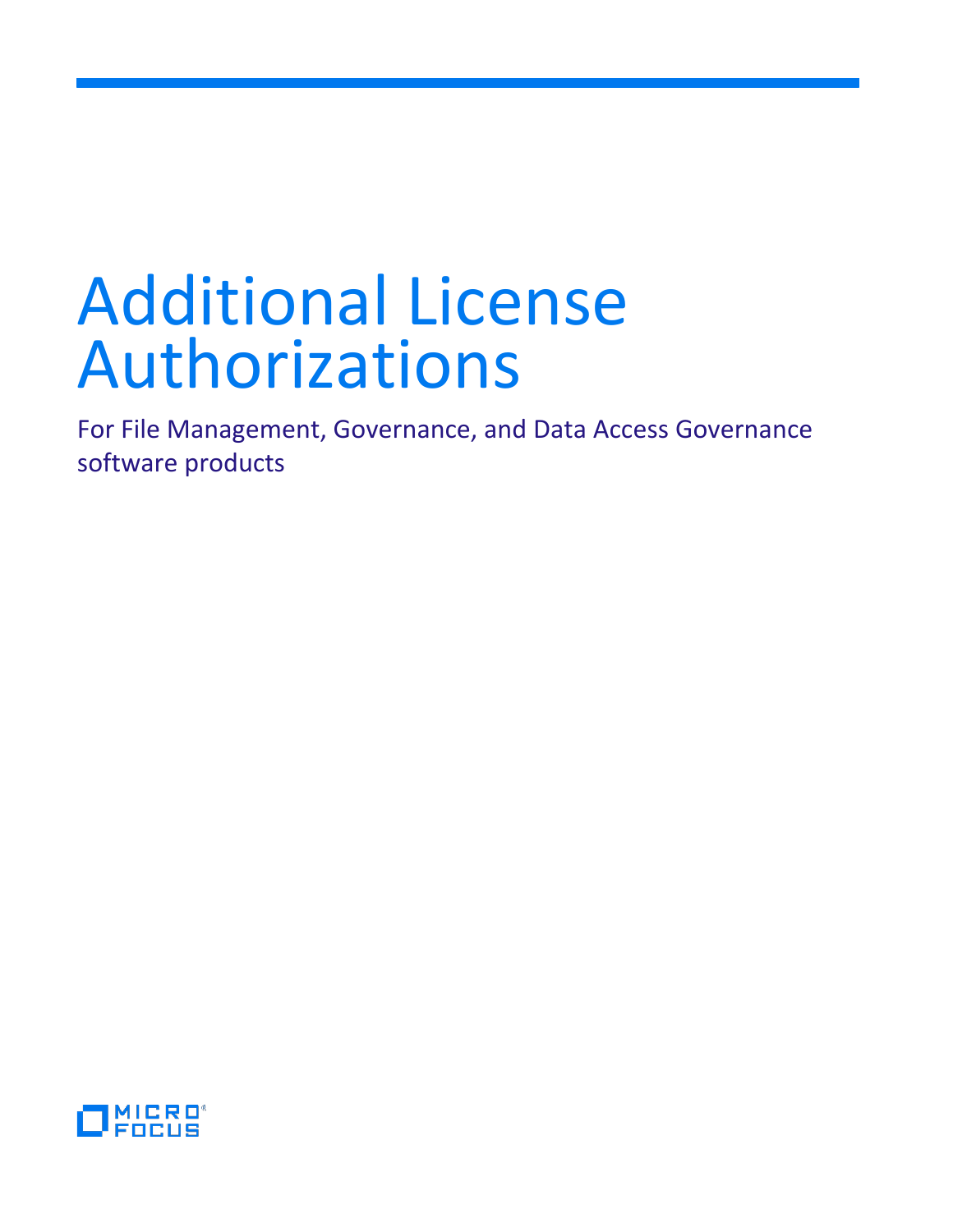## **Products and suites covered**

This Additional License Authorizations ("ALA") sets forth the applicable License Options and additional specific software license terms that govern the authorized use of the software products specified below, and are part of the Micro Focus End User License Agreement applicable to the products specified below ("EULA") or such separate license agreement executed in writing by Licensee and Licensor that is specifically applicable to such products ("Master Agreement"). The EULA, or Master Agreement if such agreement exists, shall be known as the Governing Agreement. Capitalized terms used but not defined herein shall have the respective meanings given to them in the Governing Agreement.

| <b>Products</b>                            | E-LTU or<br>E-Media<br>available <sup>*</sup> | <b>Perpetual License</b><br>Non-production<br>use category ** | <b>Term License</b><br><b>Non-production</b><br>use category (if<br>available) |
|--------------------------------------------|-----------------------------------------------|---------------------------------------------------------------|--------------------------------------------------------------------------------|
| Micro Focus File Dynamics                  | Yes                                           | Class 1                                                       | Class 1                                                                        |
| Micro Focus File Reporter                  | Yes                                           | Class 1                                                       | Class 1                                                                        |
| Micro Focus Storage Manager for eDirectory | Yes                                           | Class 1                                                       | Class 1                                                                        |

| <b>Suites</b>                             | E-LTU or<br>E-Media<br>available* | <b>Perpetual License</b><br>Non-production<br>use category ** | <b>Term License</b><br>Non-production<br>use category (if<br>available) |
|-------------------------------------------|-----------------------------------|---------------------------------------------------------------|-------------------------------------------------------------------------|
| Micro Focus Data Access Governance        | Yes                               | Class 1                                                       | Class 1                                                                 |
| Micro Focus File Governance Suite         | Yes                               | Class 1                                                       | Class 1                                                                 |
| Micro Focus File Management Suite for OES | Yes                               | Class 1                                                       | Class 1                                                                 |

\* Any product sold as E-LTU or E-Media shall be delivered electronically regardless of any contrary designation in a purchase order. \*\* A separate license must be purchased or otherwise validly acquired for use of the Licensed Software for any non-production purpose, including disaster recovery, failover, or testing, and in such case will be subject to the applicable License Option terms and conditions set forth in this ALA.

## **Definitions**

Capitalized terms not otherwise defined in this ALA document are defined in the governing agreement.

| Term                 | <b>Definition</b>                                                                                                                                                                                                                                                                                                                                                                                                                                                                                                                                  |
|----------------------|----------------------------------------------------------------------------------------------------------------------------------------------------------------------------------------------------------------------------------------------------------------------------------------------------------------------------------------------------------------------------------------------------------------------------------------------------------------------------------------------------------------------------------------------------|
| User                 | means a user object in a single directory tree (or other class of object that contains data representing a<br>person, such as objects containing credit card information or PIN numbers) that interacts with the Software<br>as specified below for the applicable products, regardless of whether the user object is assigned to a person<br>or device. User objects (or other classes of objects) representing the same person that are linked to each<br>other within a single tree and/or linked across multiple trees count as only one User. |
| Per Managed Identity | means user and/or custom objects (including either or both human and/or non-human objects but not                                                                                                                                                                                                                                                                                                                                                                                                                                                  |
| License              | including group objects) collected within the Software from all user or identity sources. For purposes hereof,<br>an "identity" means active, unique user and/or custom objects including either or both human and/or non-<br>human objects. Inactive identities (not accessed in more than 120 days and marked as "disabled") do not<br>require licenses. If You have a "per managed identity" license, the following terms and conditions apply to<br>Your use of the Software:                                                                  |
|                      | A "per managed identity" license is required for every active, unique "identity" managed by or connecting<br>through the licensed product.                                                                                                                                                                                                                                                                                                                                                                                                         |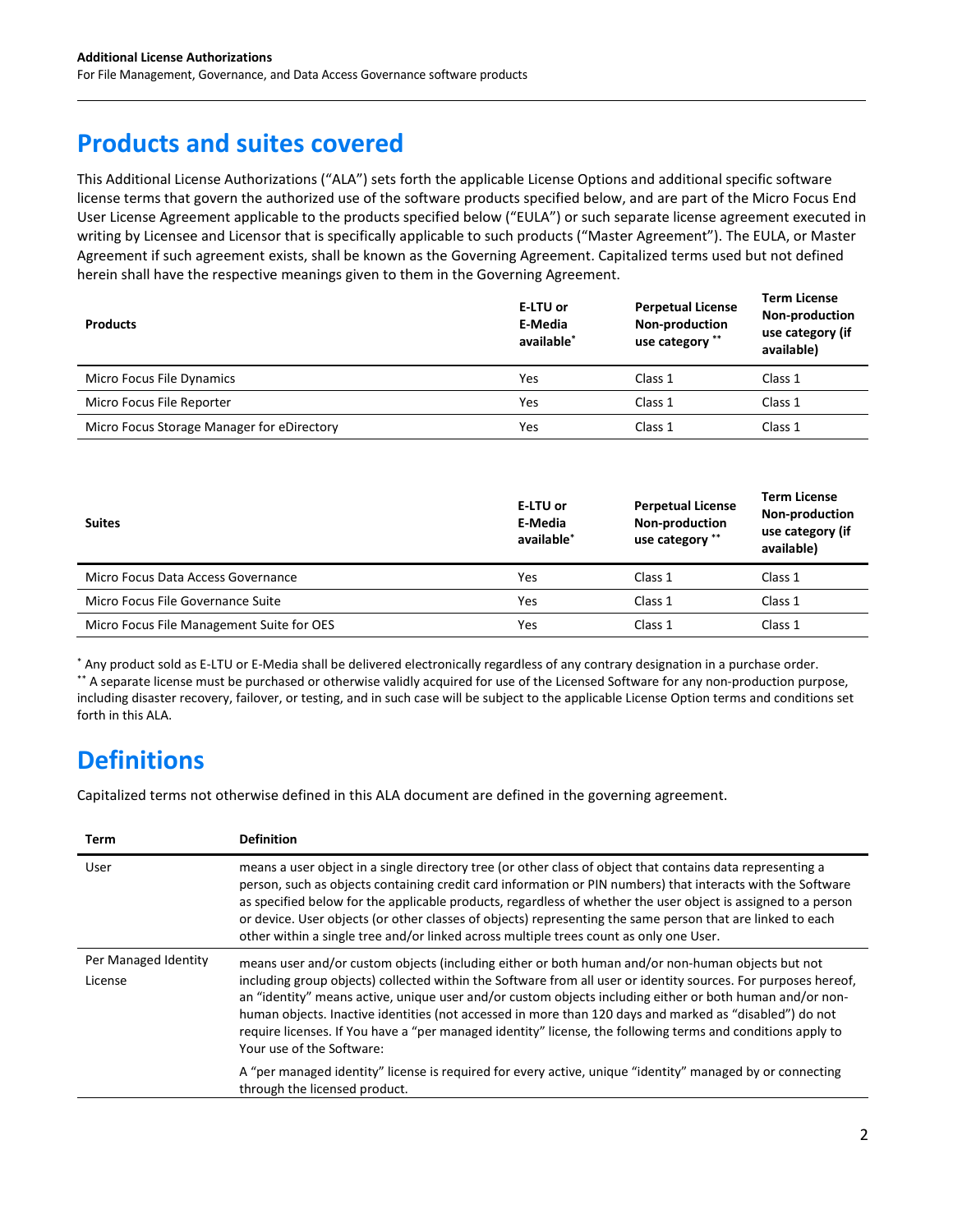## **License Options**

### **Evaluation Software**

If the Software is an evaluation version or is provided to You for evaluation purposes, then, unless otherwise approved in writing by an authorized representative of Licensor, Your license to use the Software is limited solely for internal evaluation purposes in non-production use and in accordance with the terms of the evaluation offering under which You received the Software, and expires 60 days from installation (or such other period as may be indicated within the Software). Upon expiration of the evaluation period, You must discontinue use of the Software, return to an original state any actions performed by the Software, and delete the Software entirely from Your system and You may not download the Software again unless approved in writing by an authorized representative of Licensor. The Software may contain an automatic disabling mechanism that prevents its use after a certain period of time.

## **Software specific license terms**

Software products with software specific license terms are described below. Software products covered by this ALA document and not covered in this section do not have software specific license terms.

#### **Micro Focus File Dynamics**

Micro Focus File Dynamics is licensed by User or Per Managed Identity. You must acquire a user license for each User that has access rights to file storage managed by the Software. Each person who accesses or uses the Software must have at least one user object uniquely assigned to that person and access the Software through the user object. Provided that You comply with the above requirements, You are authorized to internally use an unlimited number of copies of the Software.

#### **Micro Focus File Reporter**

Micro Focus File Reporter is licensed by User or Per Managed Identity. You must acquire a user license for each User that has access rights to files reported on by the Software. Each person who accesses or uses the Software must have at least one user object uniquely assigned to that person and access the Software through the user object. Provided that You comply with the above requirements, You are authorized to internally use an unlimited number of copies of the Software.

#### **Micro Focus Storage Manager for eDirectory**

Micro Focus Storage Manager for eDirectory is licensed by User or Per Managed Identity. You must acquire a user license for each User that has access rights to file storage managed by the Software. Each person who accesses or uses the Software must have at least one user object uniquely assigned to that person and access the Software through the user object. Provided that You comply with the above requirements, You are authorized to internally use an unlimited number of copies of the Software.